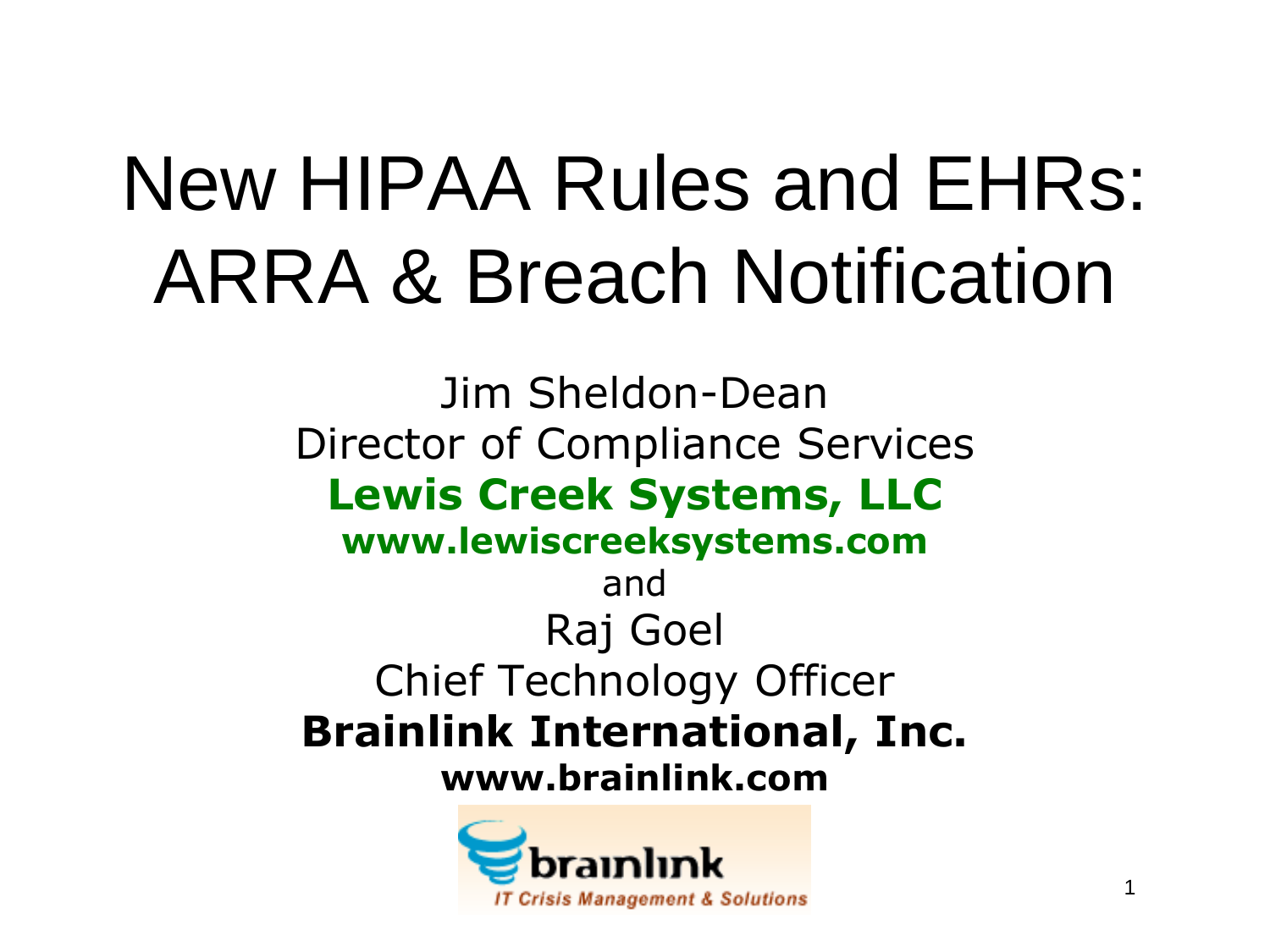# Today's Objectives

- Learn about the changes to HIPAA and how they impact the use of EHRs
- What's in the HIPAA Breach Notification Rule?
- What are the deadlines and what's my plan?
- Agenda:
	- I. How ARRA Impacts HIPAA
	- II. Changes to HIPAA Practices
	- III. Implementation Schedule
- Disclaimer: We are not lawyers and this is not legal advice – we are only providing information and resources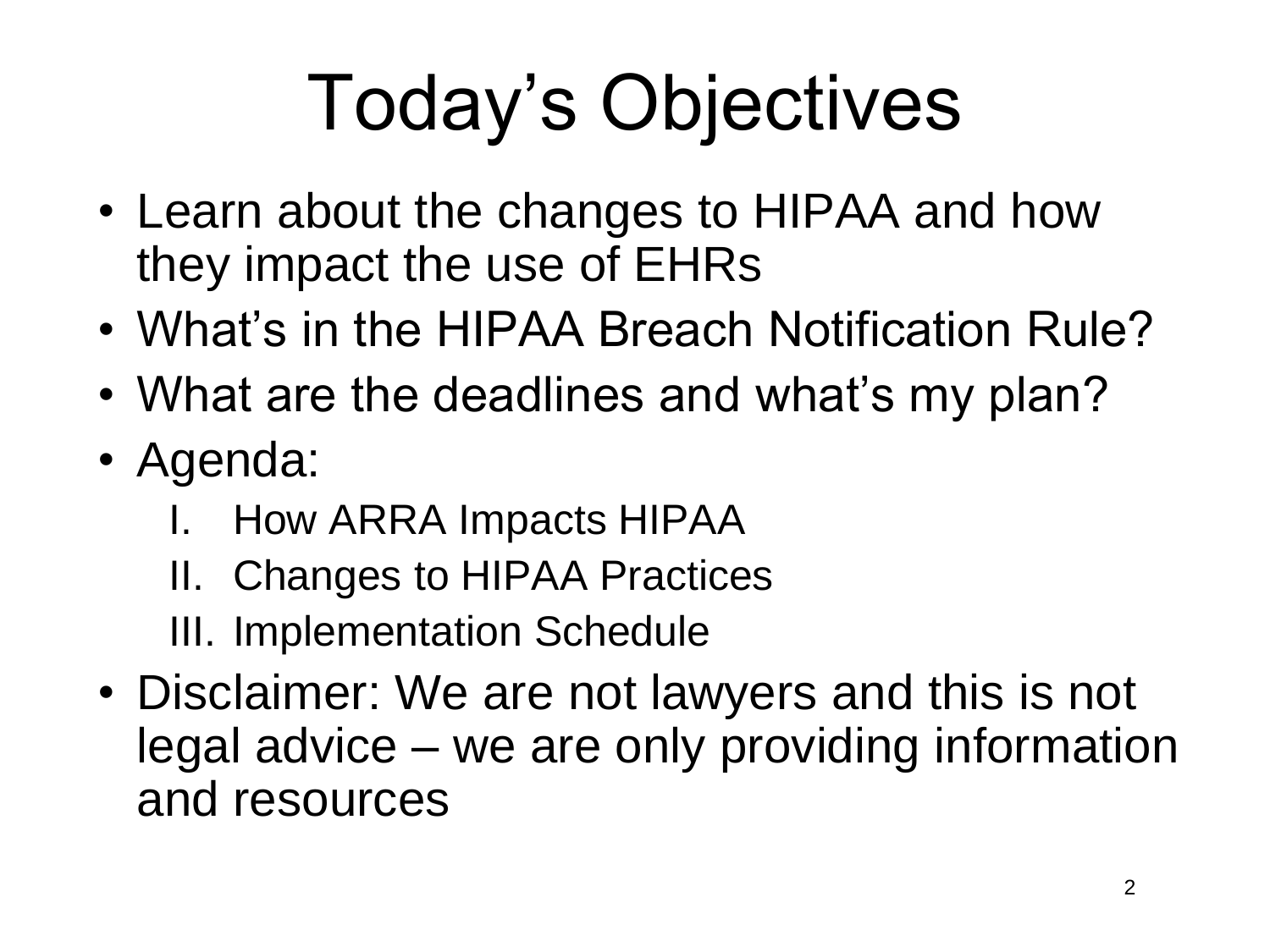I. Health Information and the Stimulus Package (ARRA)

- A. Origins of Changes to HIPAA
- B. New Definitions
- C. Types of Impacts on HIPAA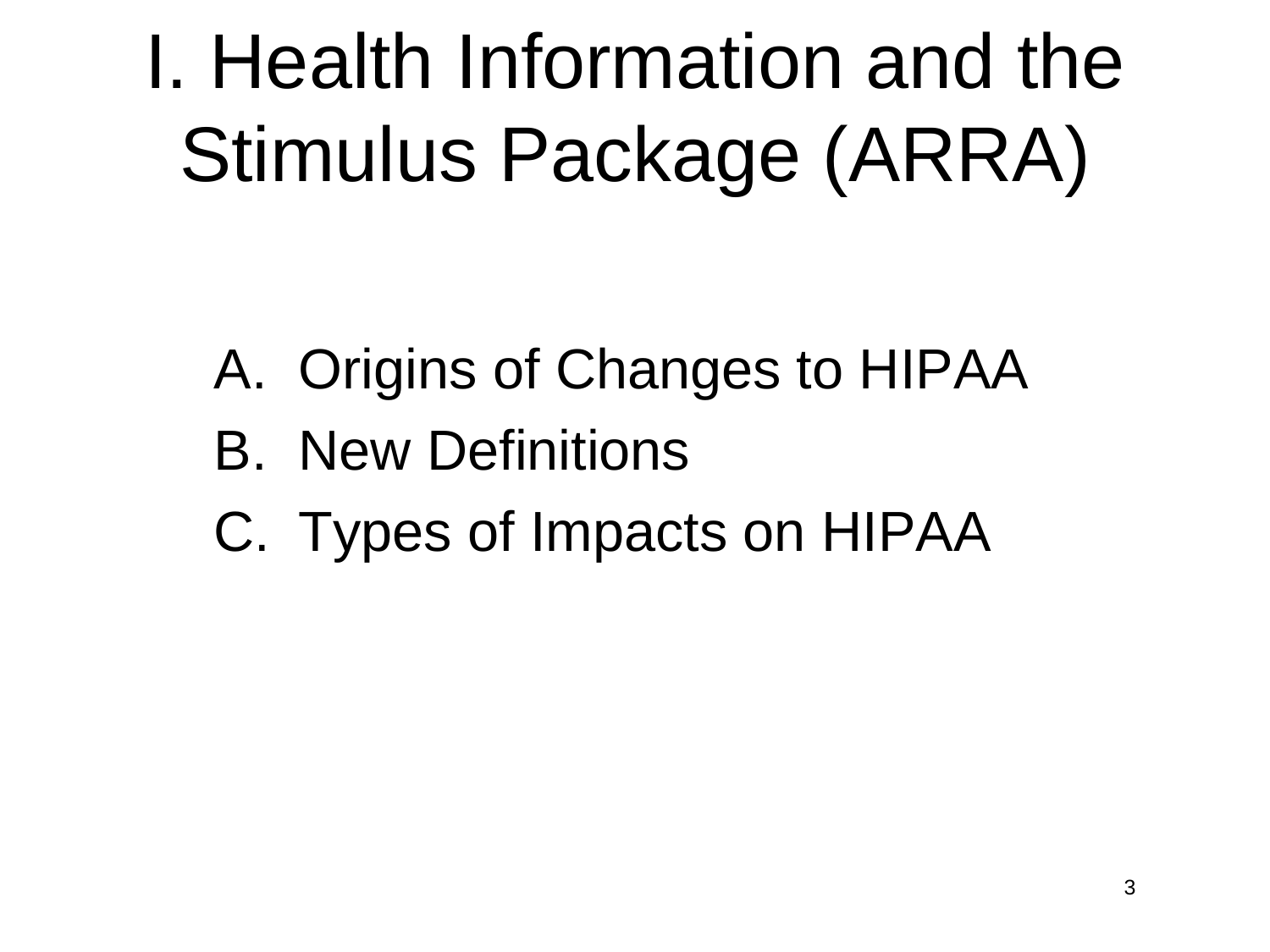# A. Origins of Changes to HIPAA

- New kinds of entities holding health information
- Objections to some uses of health information
- Lack of breach notification for health information
- Lack of control over business associates
- Enforcement seen as lacking teeth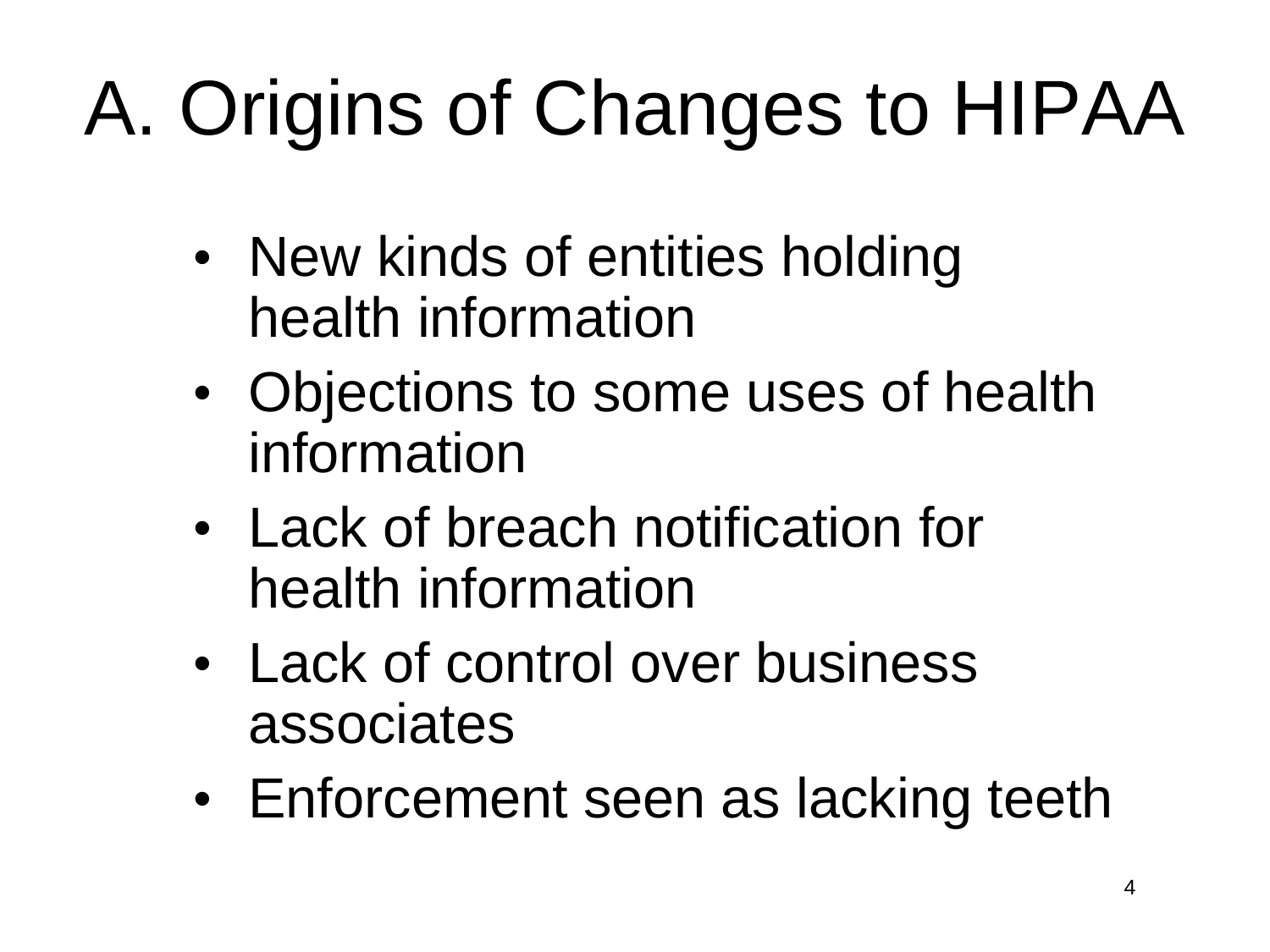### New Law Developed in 2008

- Health Information Technology for Economic and Clinical Health Act, or the HITECH Act
- Under consideration already in 2008
- Became Title XIII of the American Recovery and Reinvestment Act of 2009, or ARRA, signed February 17, 2009
- Title XIII, Subtitle D-Privacy
	- Definitions: §13400
	- Part 1–Improved Privacy Provisions and Security Provisions: §13401-13411
	- Part 2–Relationship to Other Laws, Regulatory References, Effective Date, Reports: §13421- 13424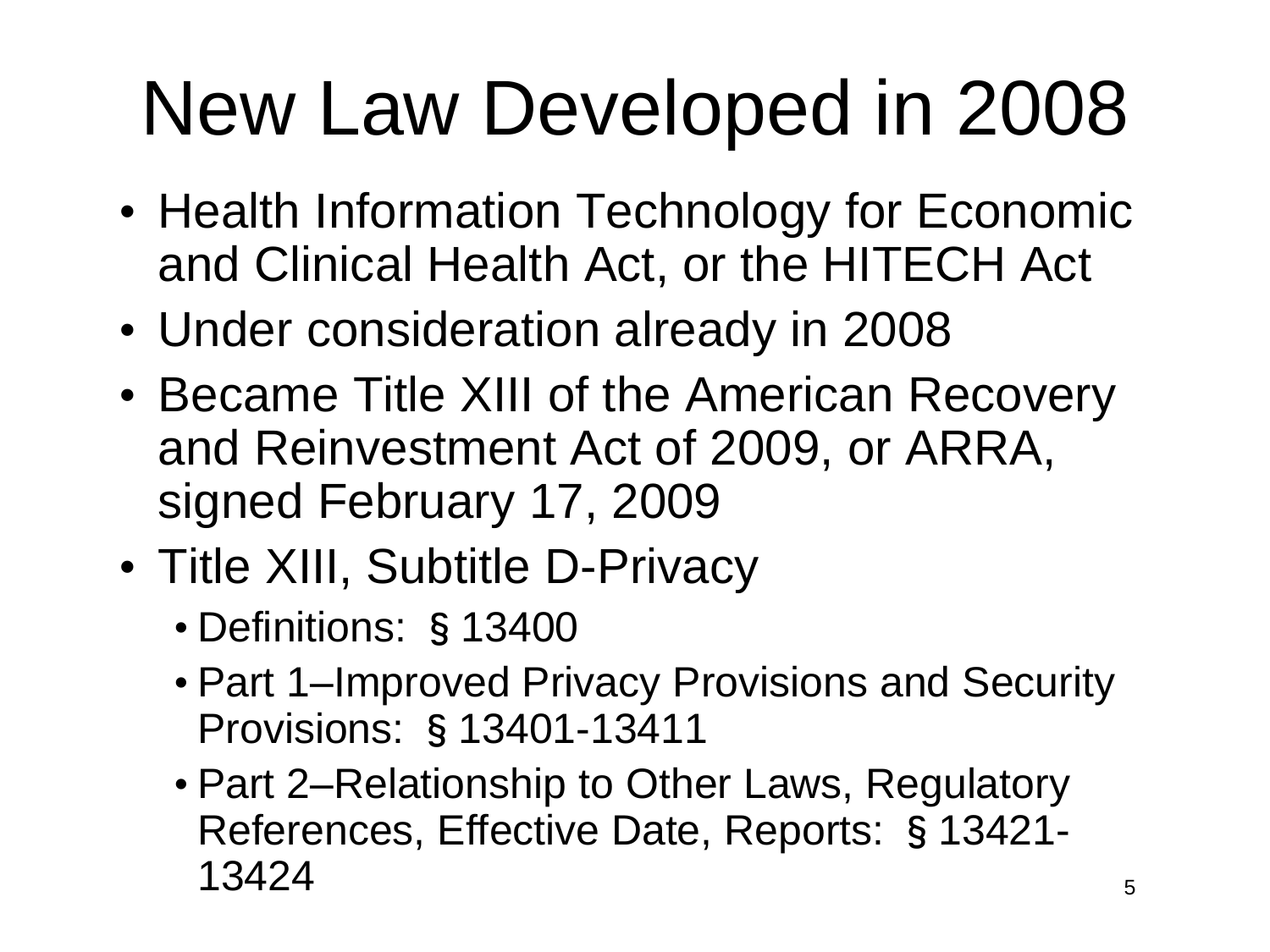#### B. New Definitions - §13400

- Breach
- Electronic Health Record
- Personal Health Record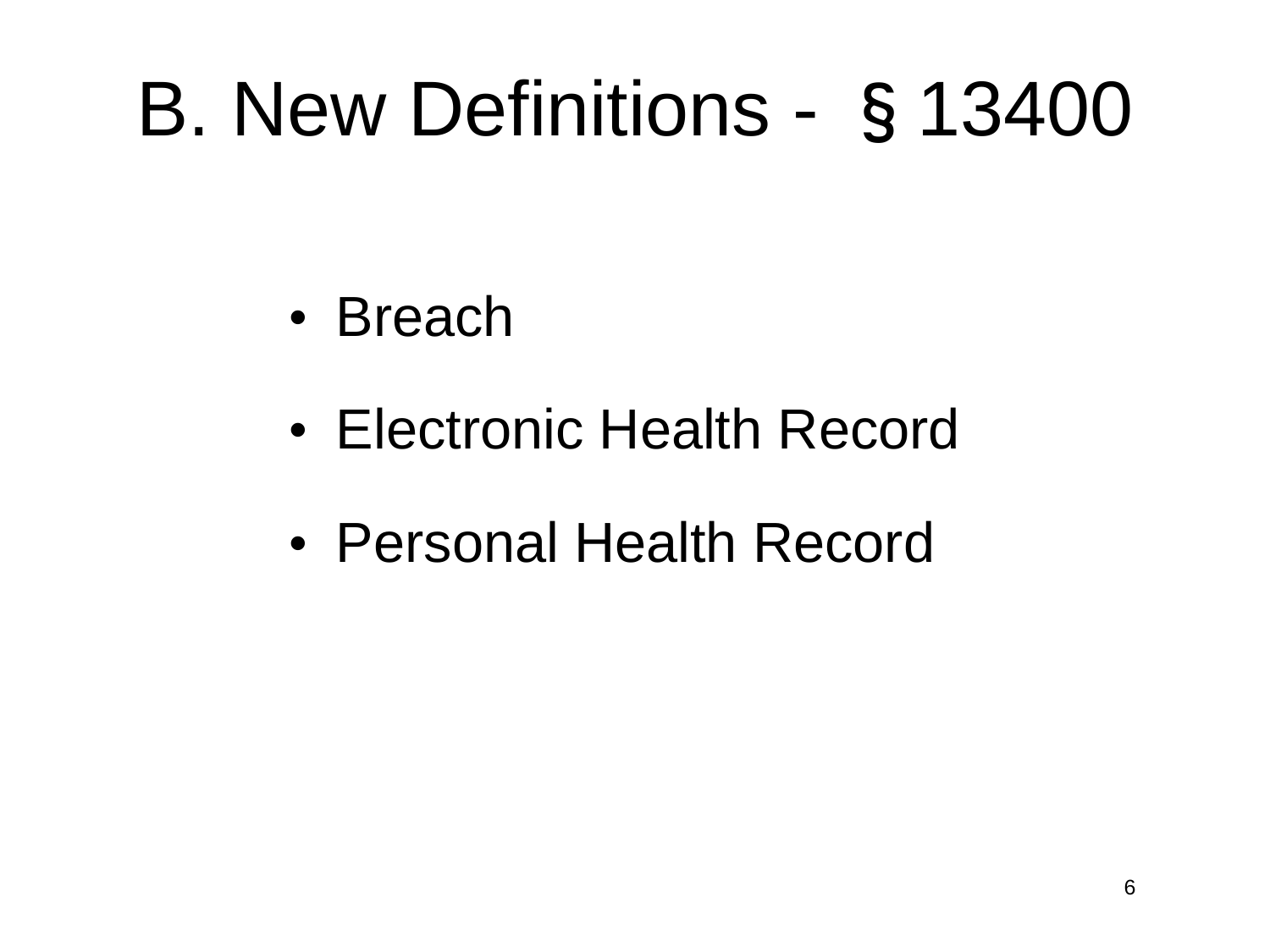## New Definition §13400(1) - Breach

- Unauthorized acquisition, access, use, or disclosure
- Compromises privacy or security of PHI
- Except if info cannot reasonably be retained
- Does not include unintentional or inadvertent acts by employees or staff
	- in good faith and within scope of job
	- without further acquisition, access, use, or disclosure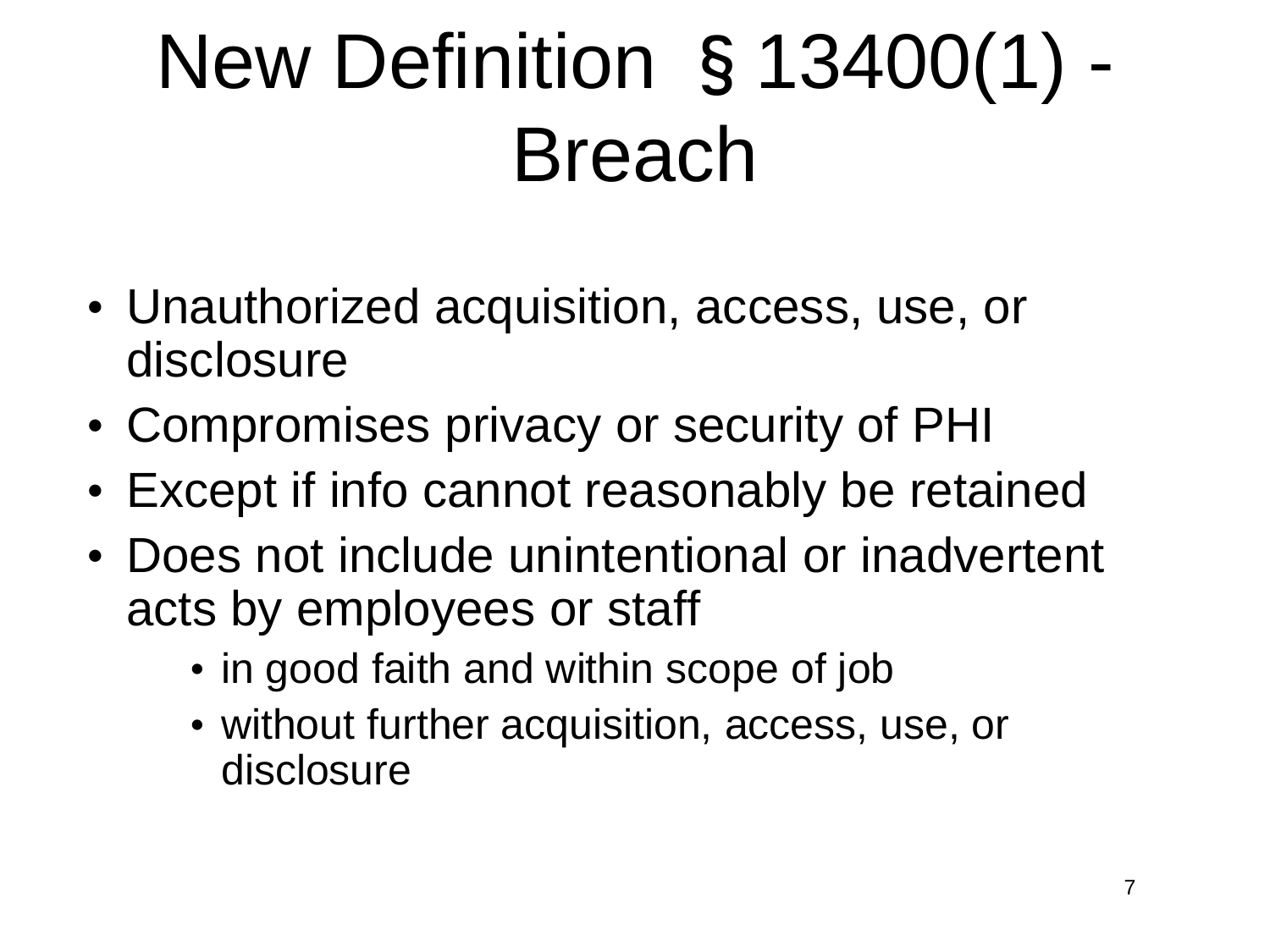# New Definition - §13400(5) Electronic Health Record

- An electronic record of health-related information
- Created, gathered, managed, and consulted by clinicians and staff
- §3000(13) Qualified Electronic Health Record
	- Includes patient demographic and clinical health information, such as medical history and problem lists
	- Has the capacity to:
		- Provide clinical decision support
		- Support physician order entry
		- Capture and query information relevant to health care quality
		- Exchange electronic health information from other sources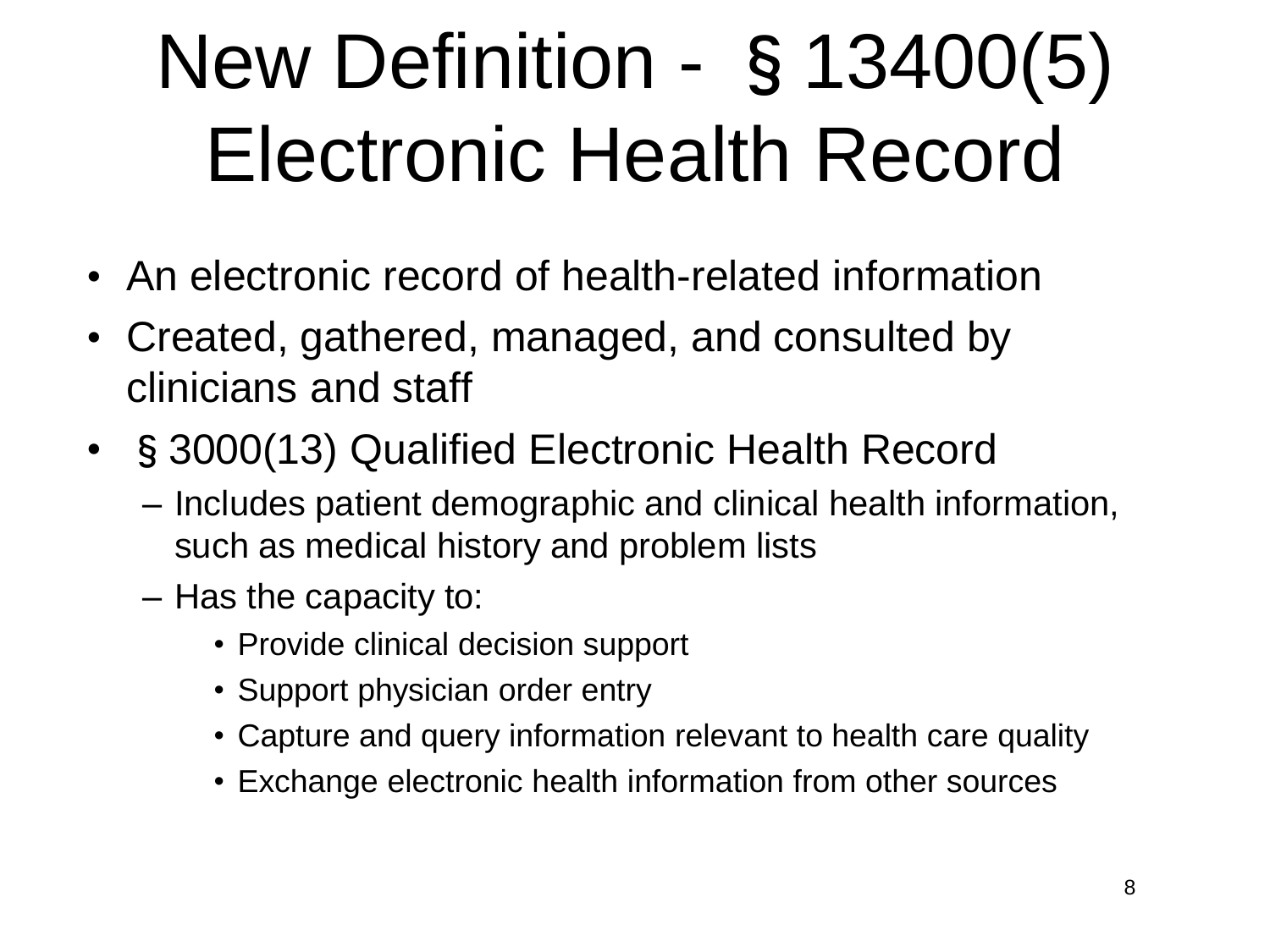## New Definition - §13400(11) Personal Health Record

- Electronic record of "PHR Identifiable Health Information" per §13407(f)(2)
	- Provided by or on behalf of the individual
	- Identifies the individual
- Drawn from multiple sources
- Managed by or for the individual
- e.g. Google Health, Microsoft Health Vault, etc.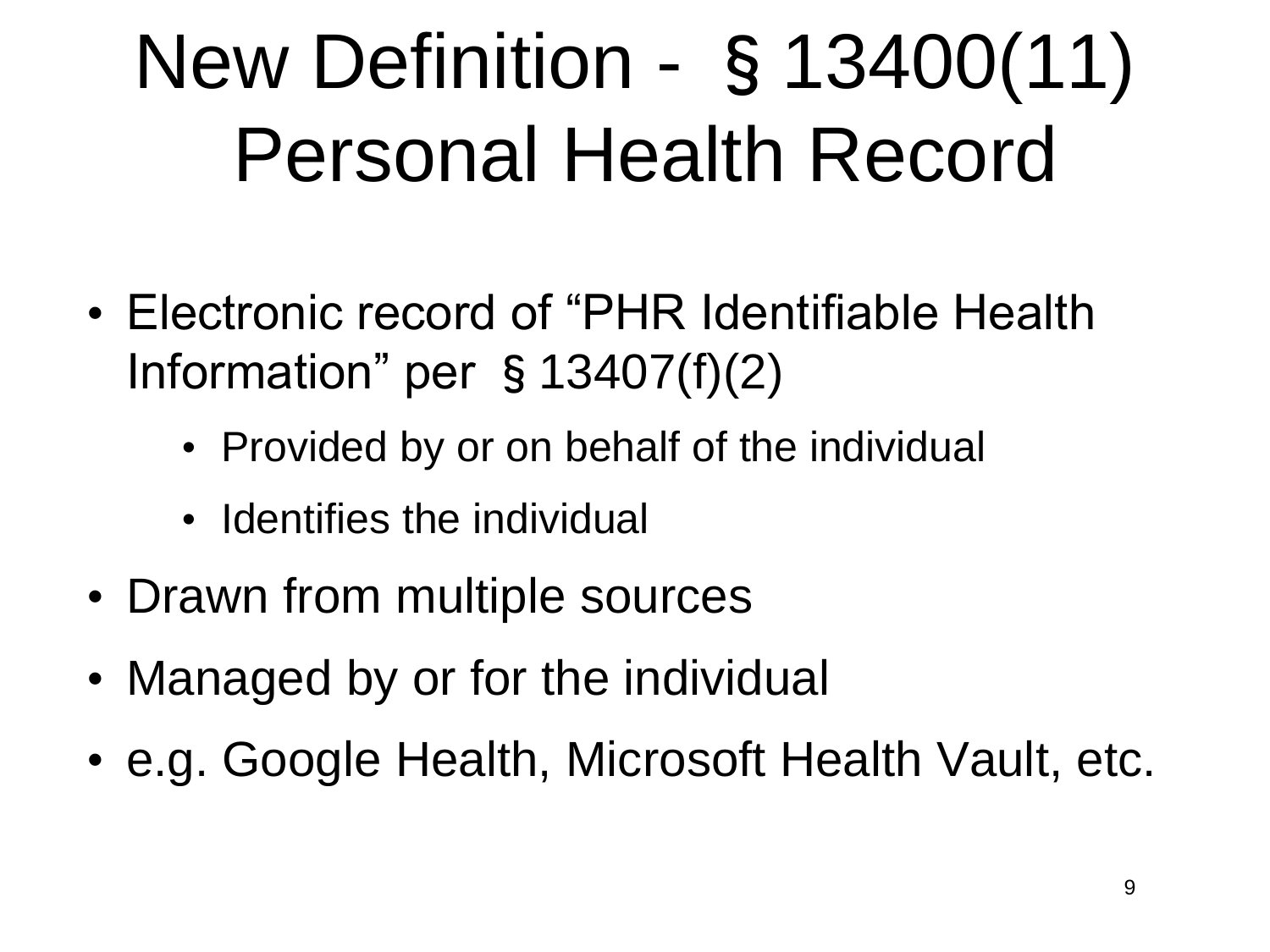# C. Types of Impacts on HIPAA (1 of 2)

- New kinds of entities covered
	- Business Associates now under HIPAA
	- Personal Health Records
	- Health Information Exchanges
- New information handling requirements
	- Breach Notification
	- Accounting of Disclosures from EHR
	- Electronic copy of PHI from an EHR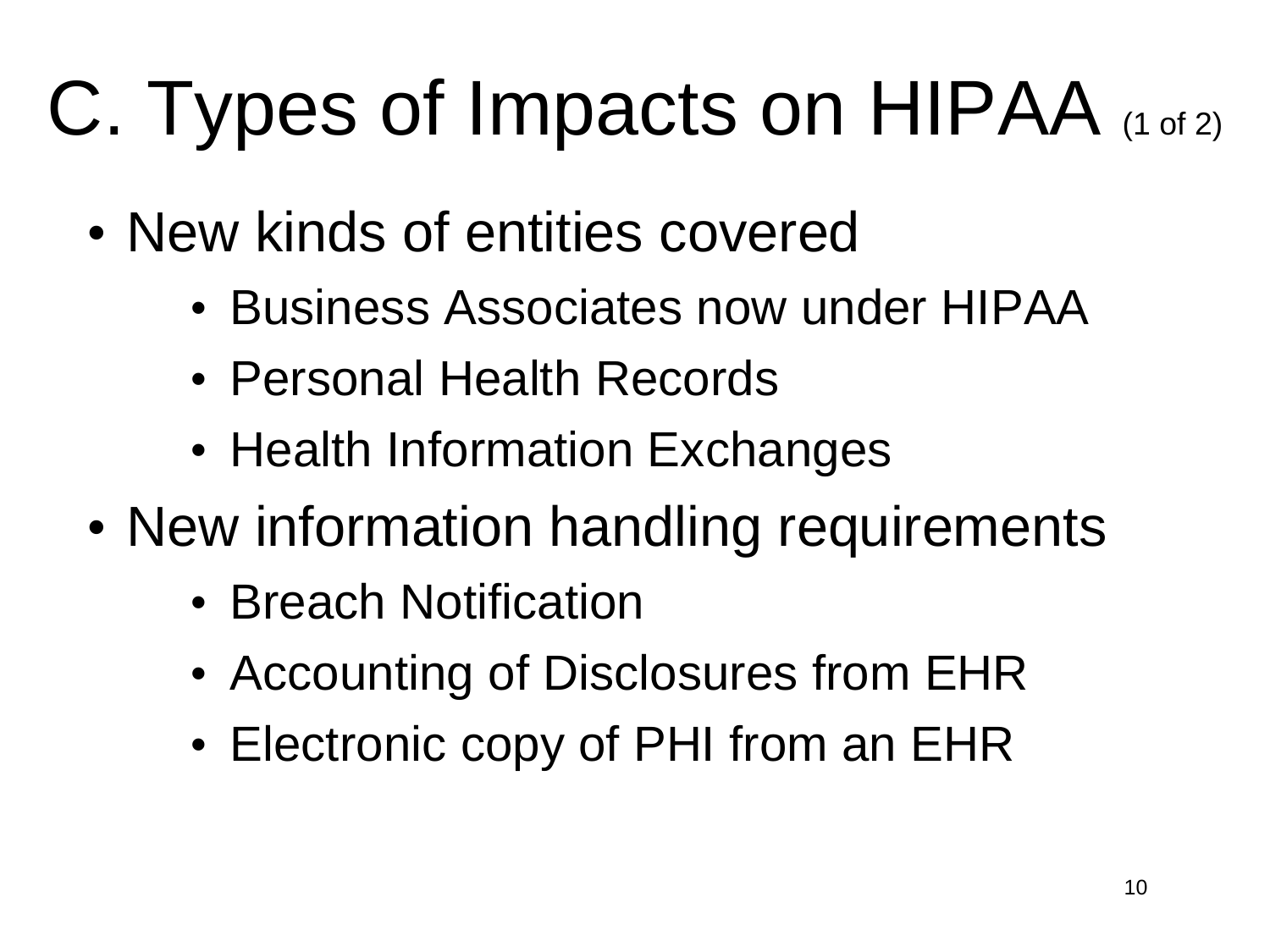# C. Types of Impacts on  $HIPAA$  (2 of 2)

- New limits on disclosures of PHI
	- To insurers, by request
	- Minimum necessary
	- For sale
	- For marketing
- New audits, enforcement, and penalties
	- Wrongful disclosures
	- Willful neglect
	- Audits mandated
	- Increased Penalties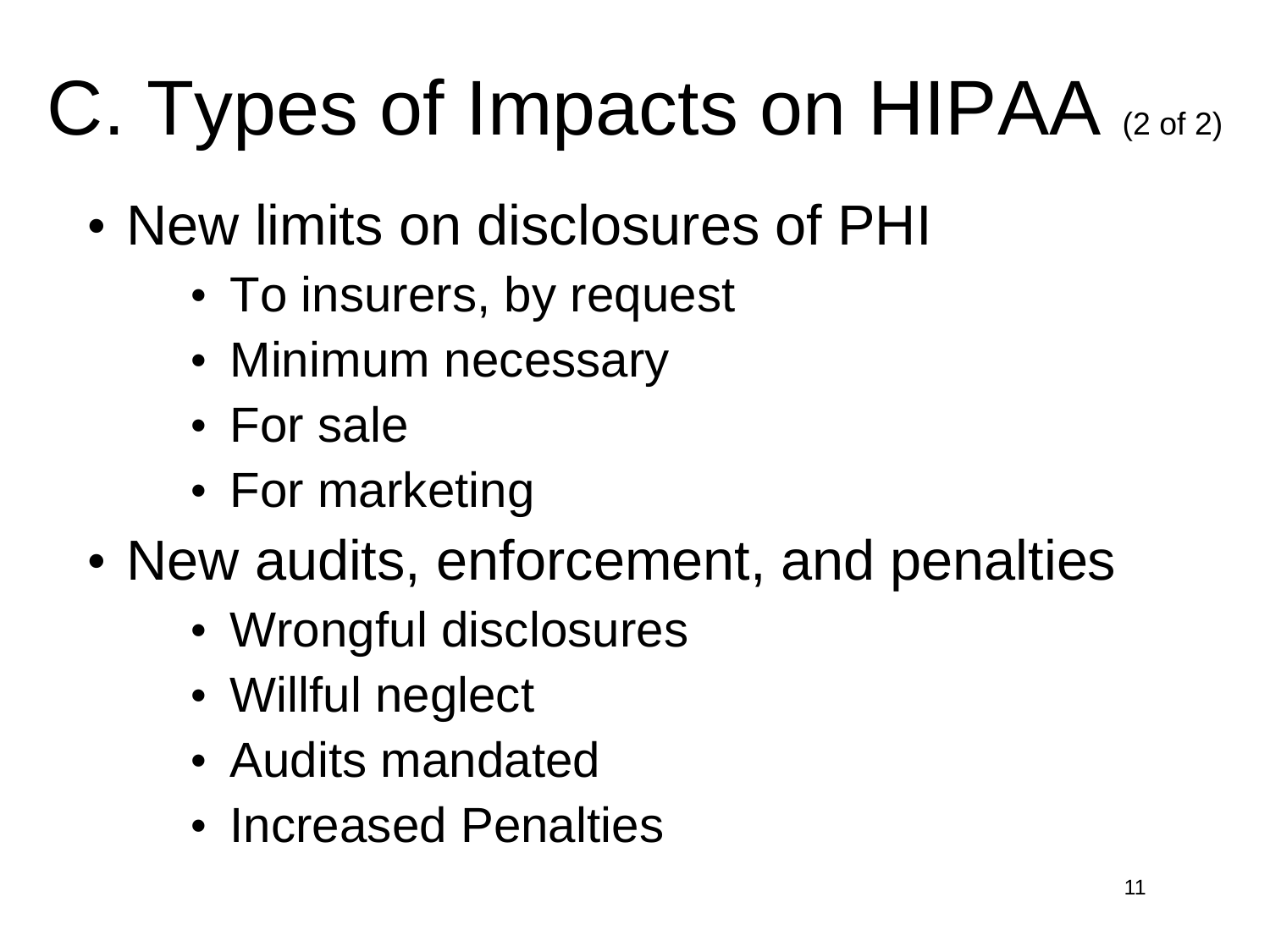## II. Changes to HIPAA Practices

- A. Breach Notification
- B. Accounting of Disclosures
- C. Restriction of Disclosures
- D. Access to PHI in EHRs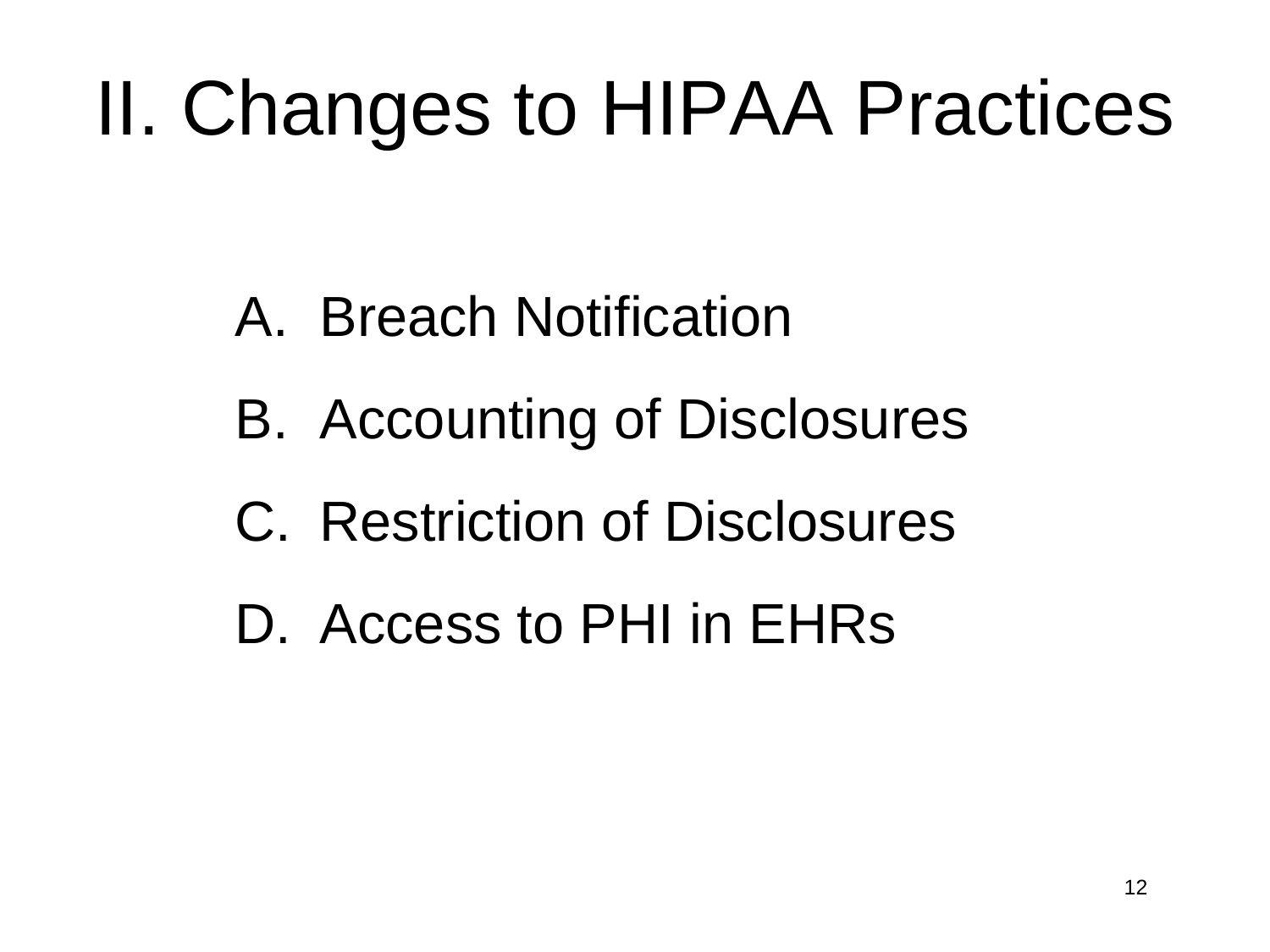### A. Breach Notification (1 of 5)

- In ARRA/HITECH: §13402
- Interim Final Rule published August 23, 2009, effective September 23, 2009, enforceable February 22, 2010
- CFR 45 Part 164 Subpart D
- HIPAA Breach Notification Rule: §164.4xx
- http://edocket.access.gpo.gov/2009/pdf/E9-20169.pdf
- Co-equal with Privacy and Security Rules
- Compliance must be integrated with that for State laws
	- must meet requirements of both
	- the stricter rule applies
	- may mean multiple notices
- Similar law for PHRs under §13407, administered by Federal Trade Commission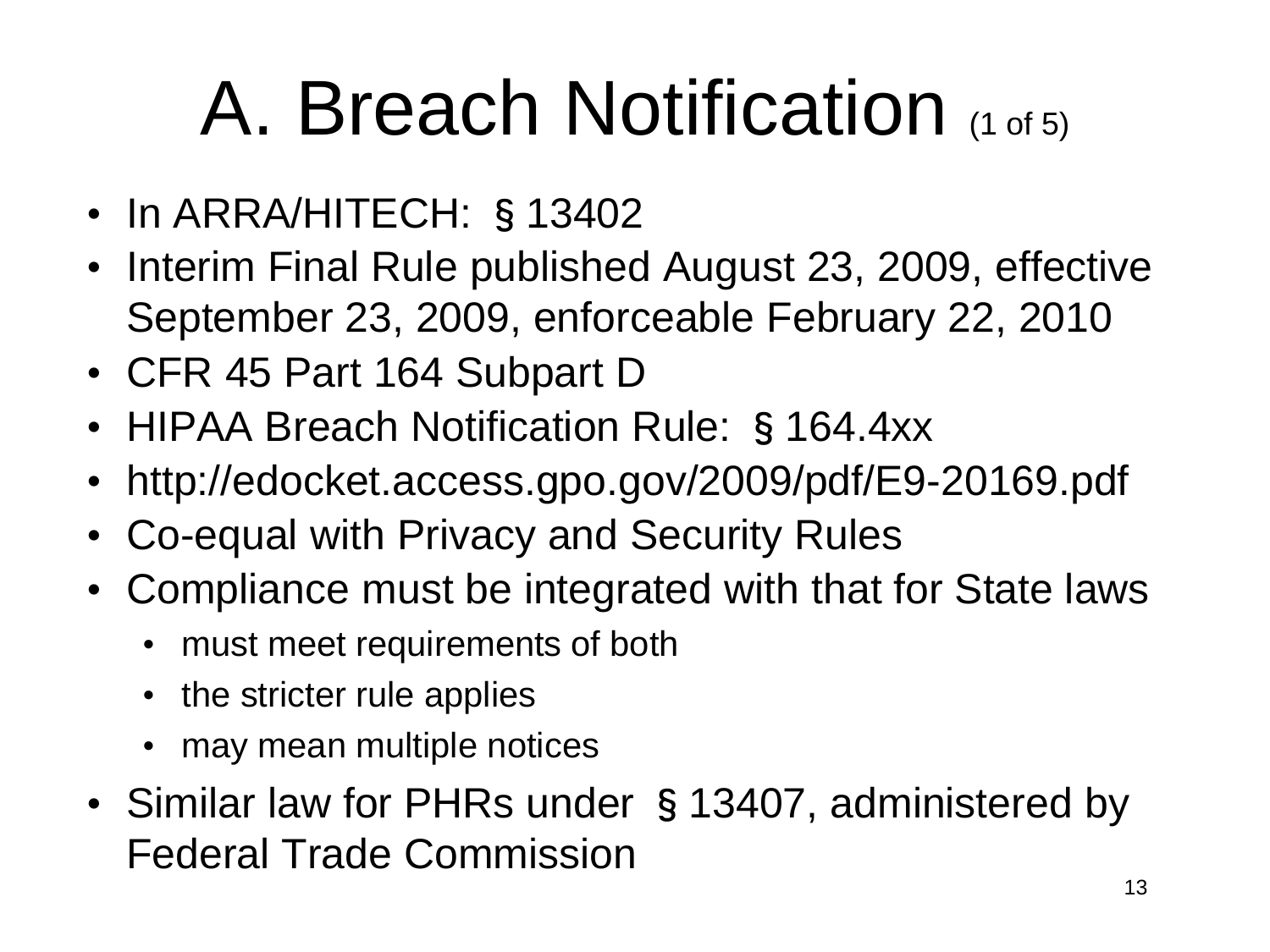## A. Breach Notification (2 of 5)

- §164.400 Effective for breaches of unsecured PHI on or after 9/23/2009
- §164.402 Breach is acquisition, access, use, or disclosure that poses a significant risk of financial, reputational, or other harm to the individual
- You must make the call on "significant risk of harm"
- What is "unsecured"?
	- Guidance on HHS Web site per ARRA/HITECH §13402(h)(2) http://www.hhs.gov/ocr/privacy/hipaa/understanding/coveredentities/guidance\_breachnotice.html
	- Refers to NIST guidance
	- Look for FIPS 140-2 compliance
	- Old electronic media must be cleared
	- Old hard copies must be unreadable; redaction is excluded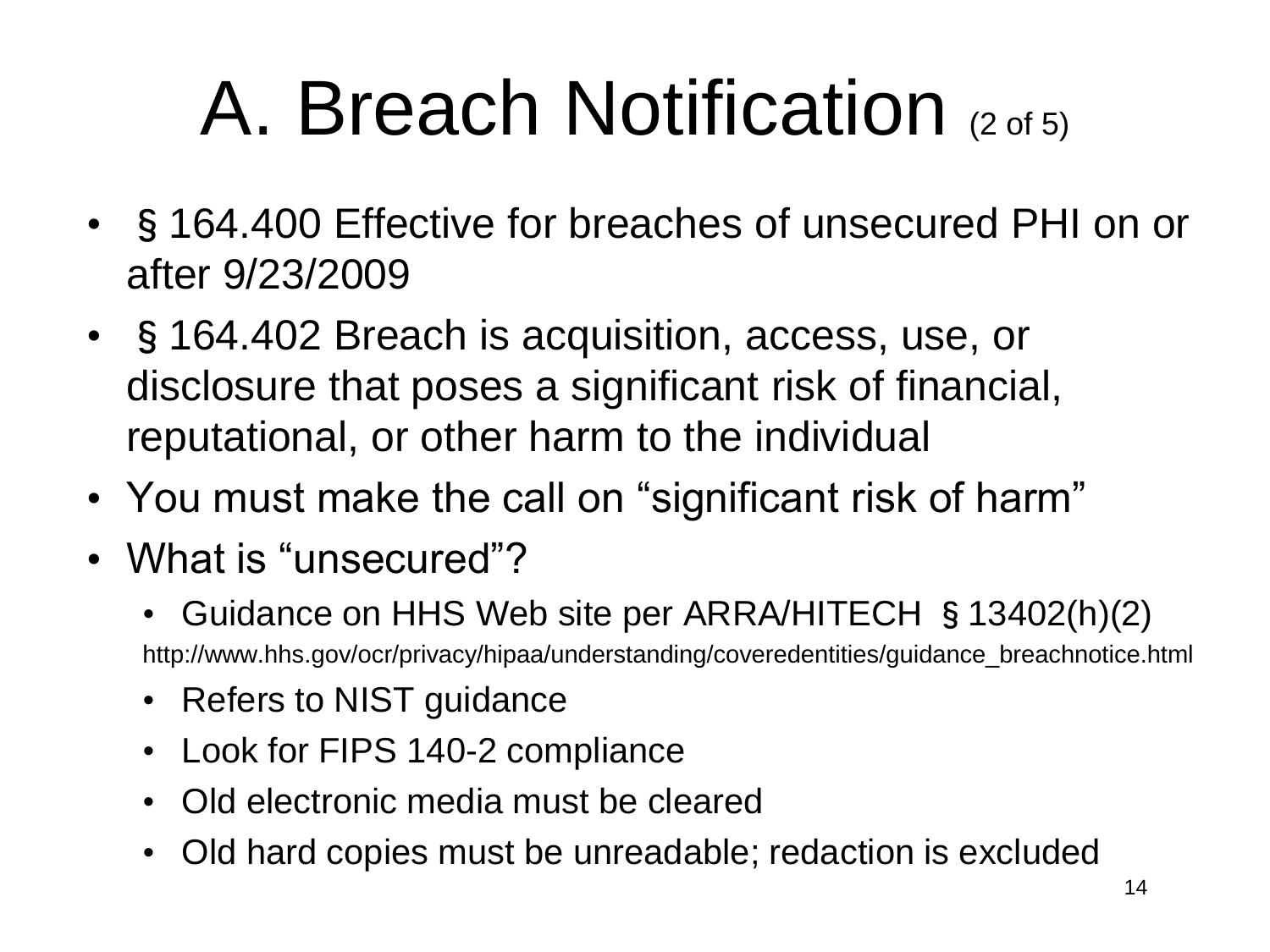## A. Breach Notification (3 of 5)

- §164.404(a) Notify individual if breach of unsecured information in violation of Privacy Rule
	- Considered discovered on first day known (or should have been)
- §164.404(b) Notify without delay, max 60 days
- §164.404(c) Content of Notice (in plain language)
	- What happened, date of breach and discovery
	- What information was breached
	- What steps the individual should take for protection
	- What the CE is doing about it
		- Investigating the incident
		- Mitigating impacts
		- Protecting against future incidents
	- Contact information
		- Toll free number, E-mail and postal address, Web site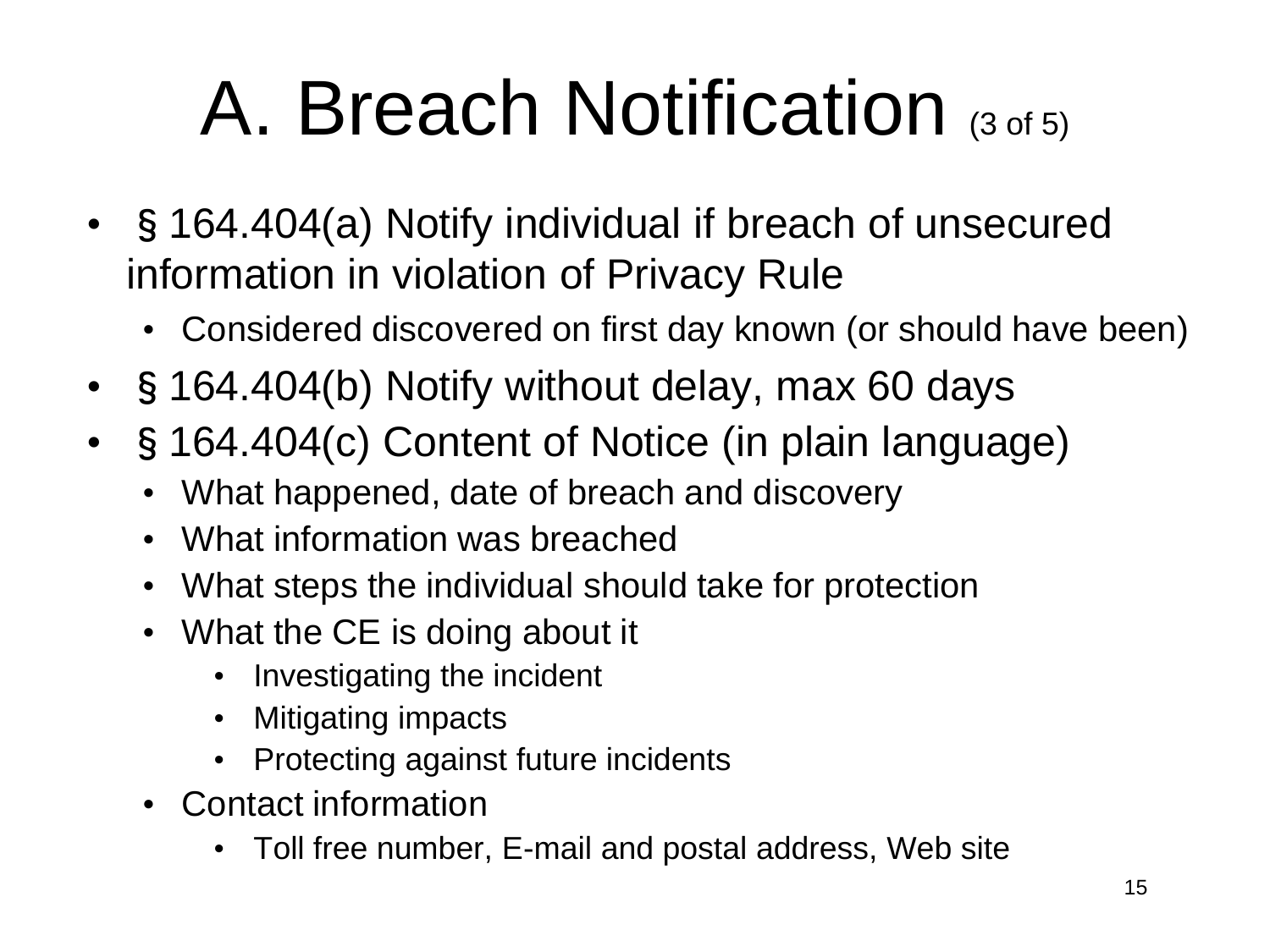## A. Breach Notification (4 of 5)

- §164.404(d) Method of Notice
	- To the individual by mail, or e-mail if individual prefers; multiple mailings OK
	- If known to be deceased, to next of kin
	- If no contact info for more than 10, then post on web site home page for 90 days or major media, with toll-free number active for 90 days
	- Contact also allowed by phone if urgent
- §164.406 Notification to Media
	- If more than 500 in any jurisdiction, must notify prominent media outlets serving the area
	- Without unreasonable delay, max. 60 days
	- Same content as individual notice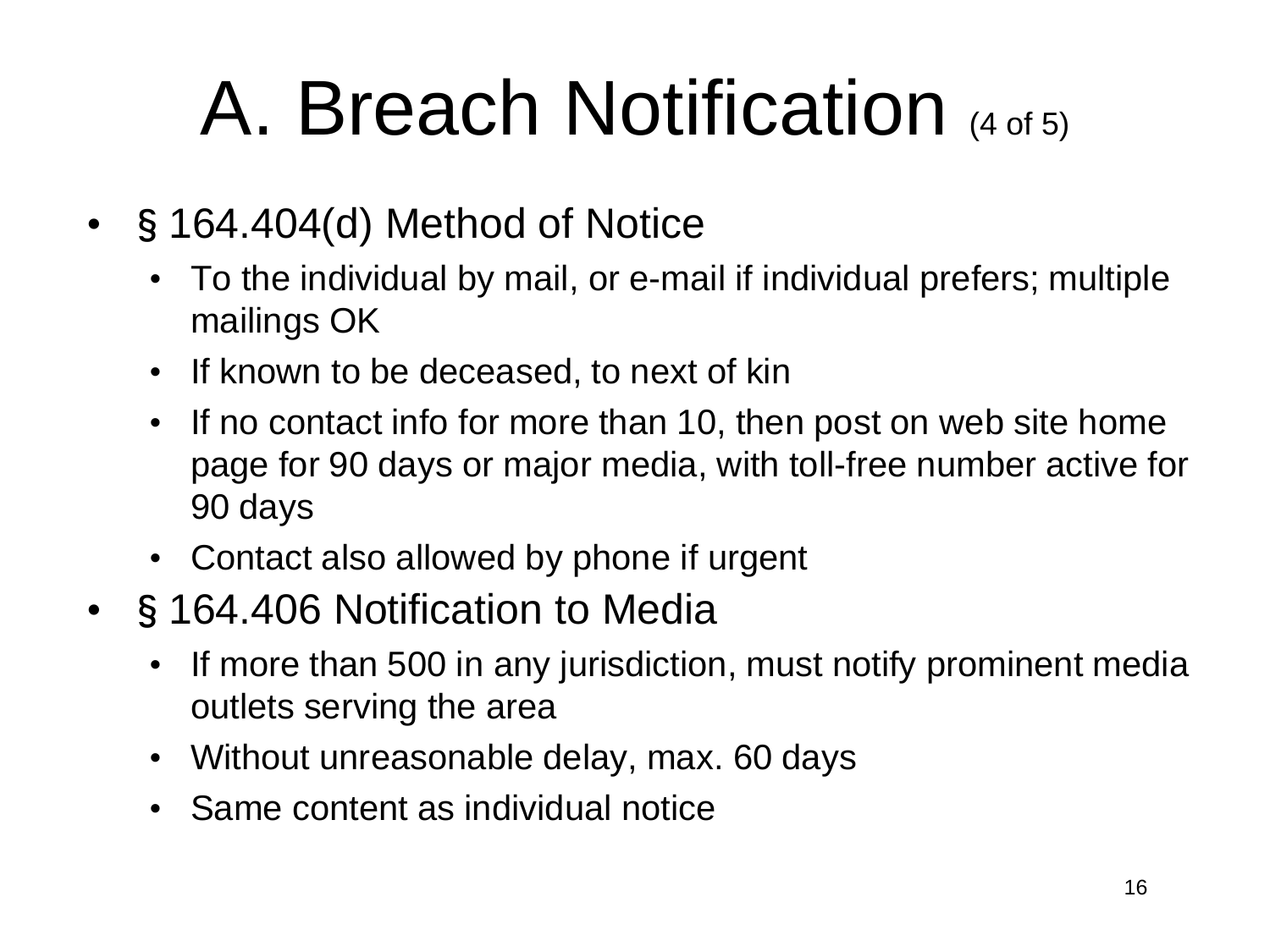#### A. Breach Notification (5 of 5)

- §164.408 Notification to Secretary of HHS
	- If over 500, notify HHS when you notify the individuals
	- Secretary of HHS will post >500s on the HHS web site
	- Annual report to Secretary of HHS of *ALL* breaches
- §164.410 BAs must notify CEs
	- Without unreasonable delay, within 60 days
	- Who affected and information needed for contact
- §164.412 May delay for Law Enforcement
- §164.414(a) Must comply with Privacy Rule re training, complaints, sanctions, policies, documentation, etc.
- §164.414(b) Burden of proof is on CE to show notice was given and any determination of "not a breach"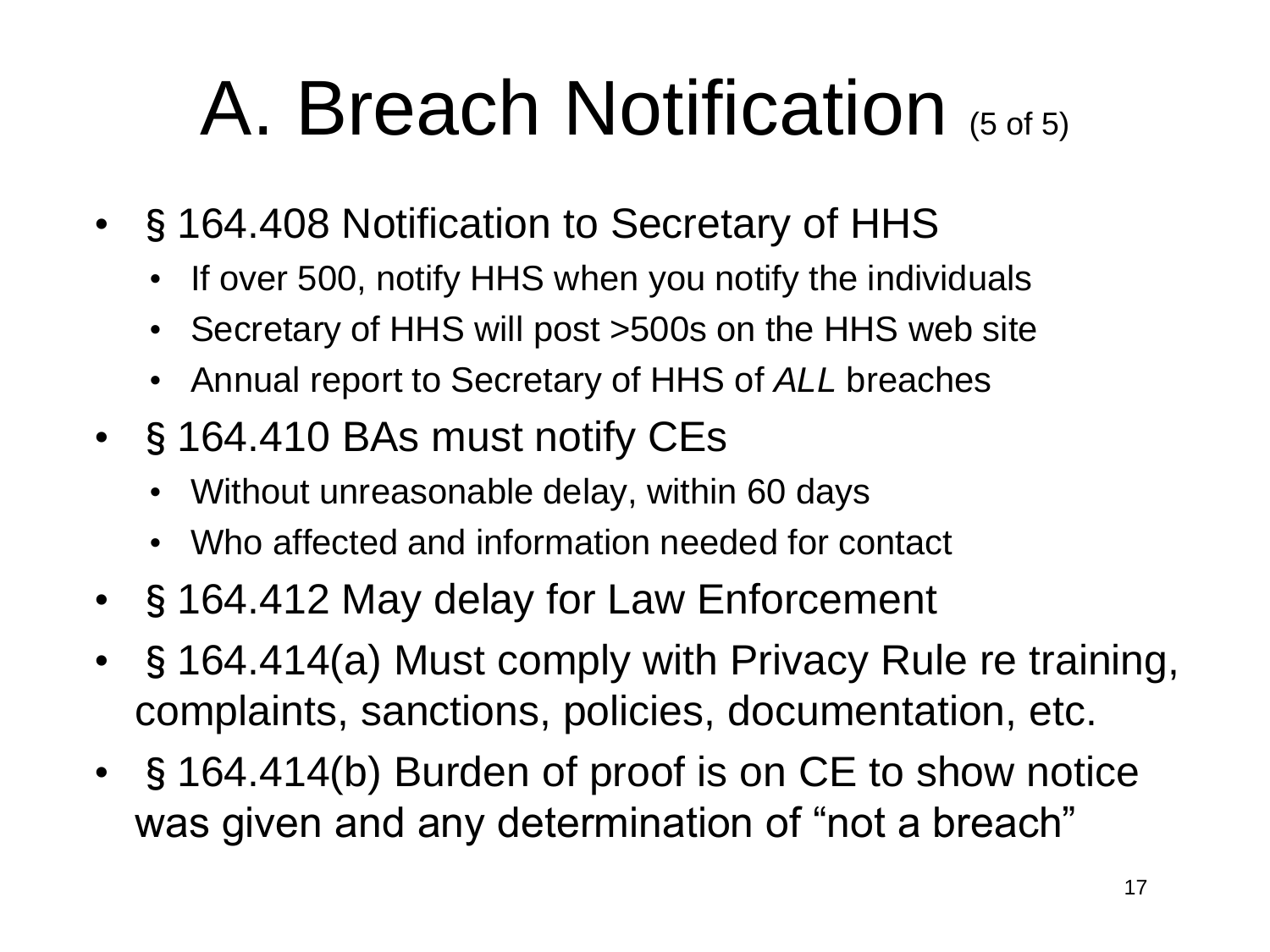# B. Accounting of Disclosures

- •§13405(c): New rules for EHRs
	- Privacy rule has exception for TPO
	- TPO exception for accounting will no longer apply when an EHR is used
		- Accounting of EHR disclosures goes 3 years back
	- Can list disclosures by CE and BA, or list CE disclosures and identify the BAs to ask for an accounting
	- Individuals can ask BAs directly for an accounting
	- Secretary of HHS shall define standards and regulations
	- If using EHR prior to 1/1/09, effective 1/1/2014
	- If began using EHR after 1/1/09, effective 1/1/2011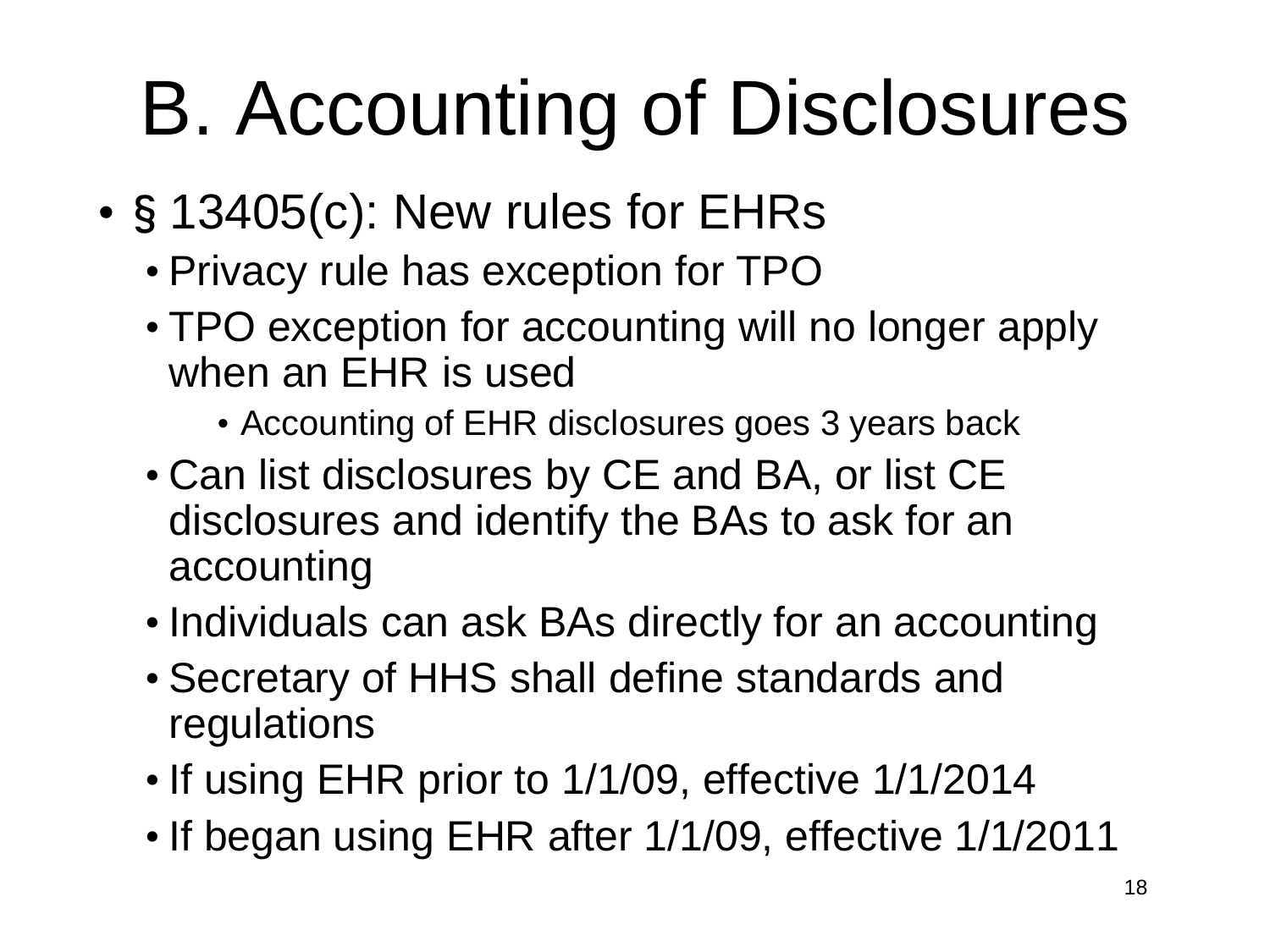## C. Restriction of Disclosures

- §13405(a) Individual may request no disclosure of services to insurer if paid for out of pocket by the individual
	- must comply
	- effective 2/17/10
- EHR will need to track any such services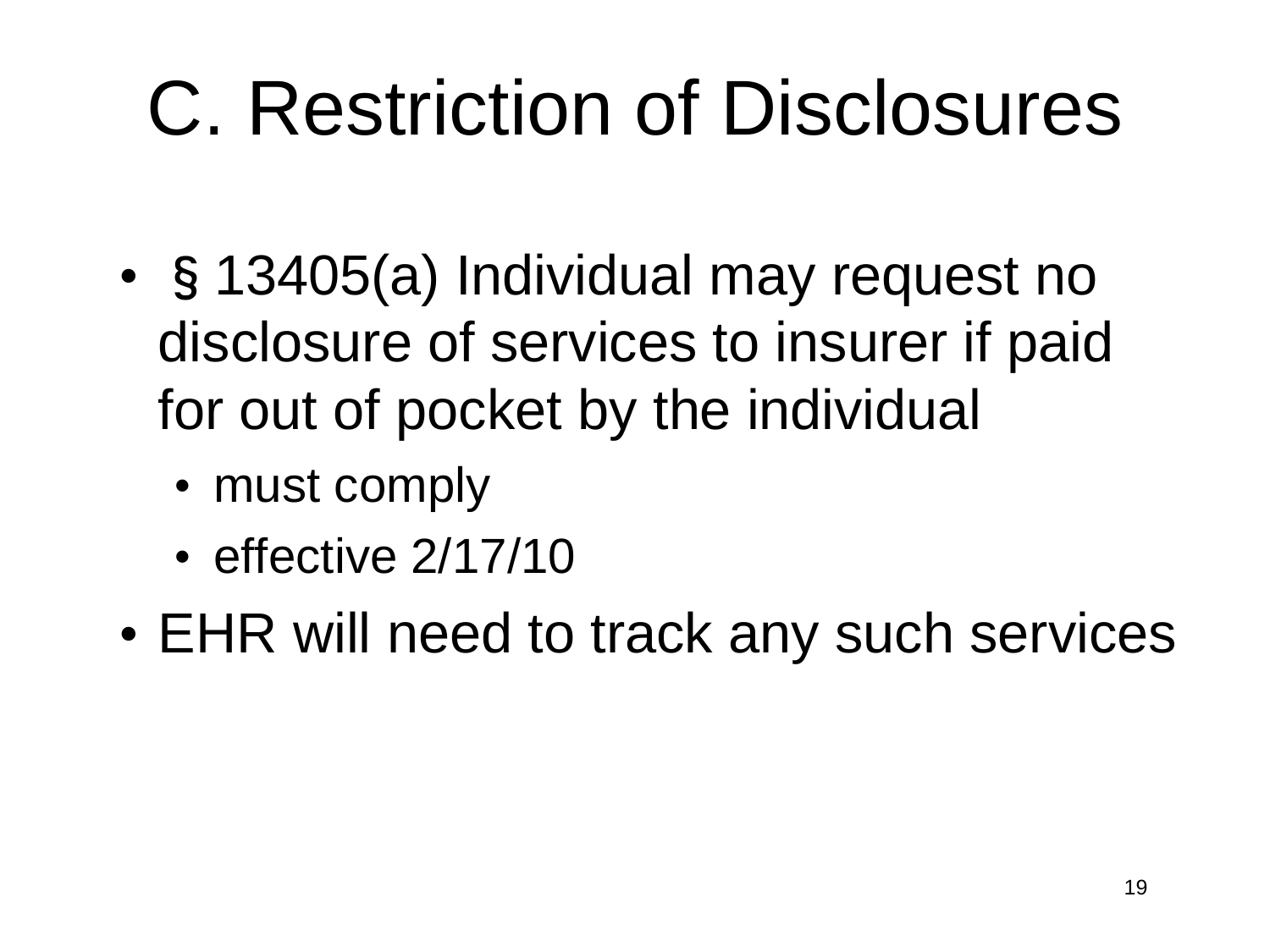# D. Access to PHI in EHRs

- §13405(e) Individual may request electronic copy of EHR information
- effective 2/17/10
- How will this be provided?
	- Readable, understandable
	- Delivery method?
	- Encryption?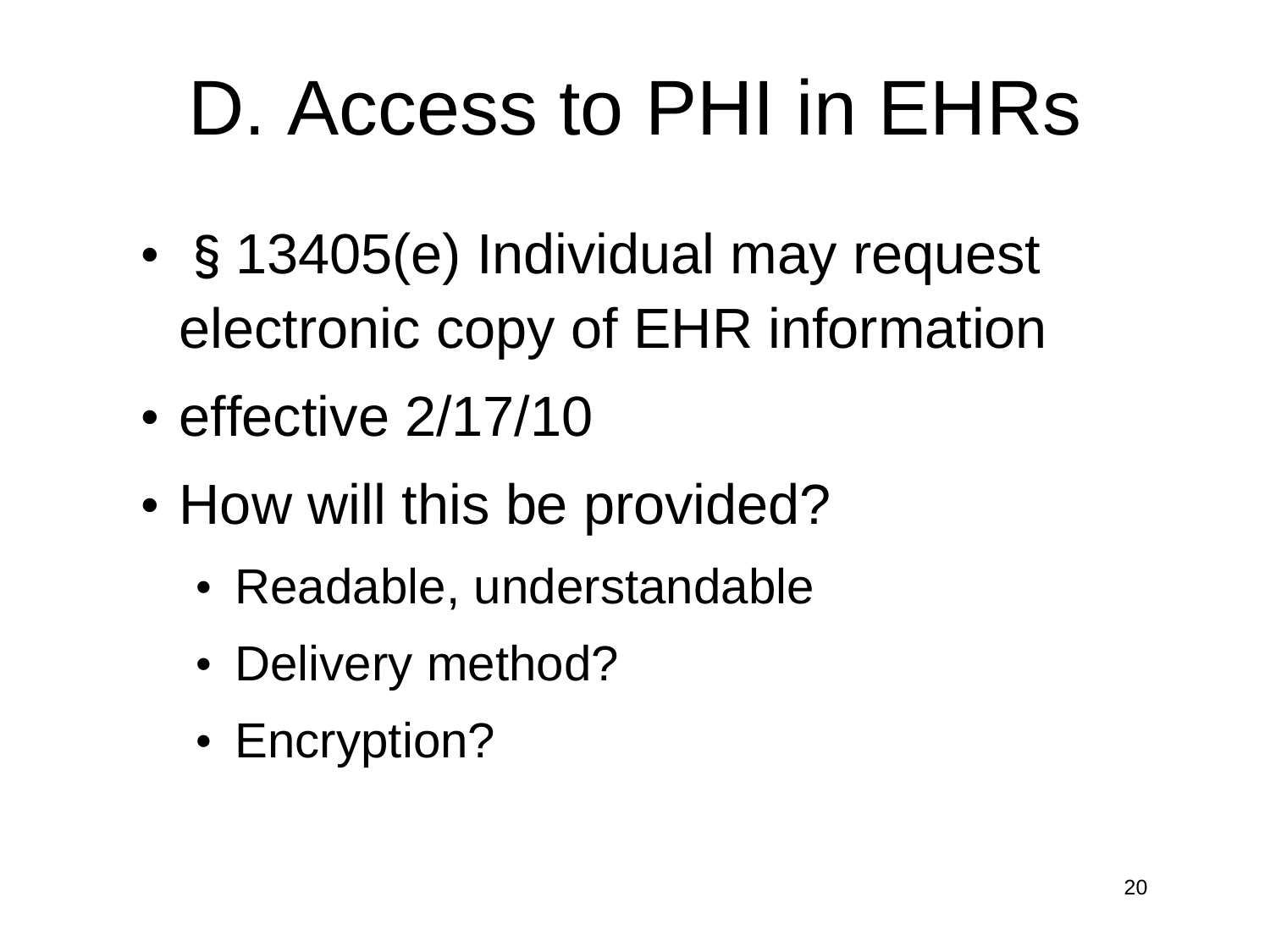## III. Implementation Schedule

- A. Sections in Effect Immediately
- B. Sections in Effect During 2009
- C. Sections in Effect 2/17/2010
- D. Longer-term Deadlines
- E. Your to-do list…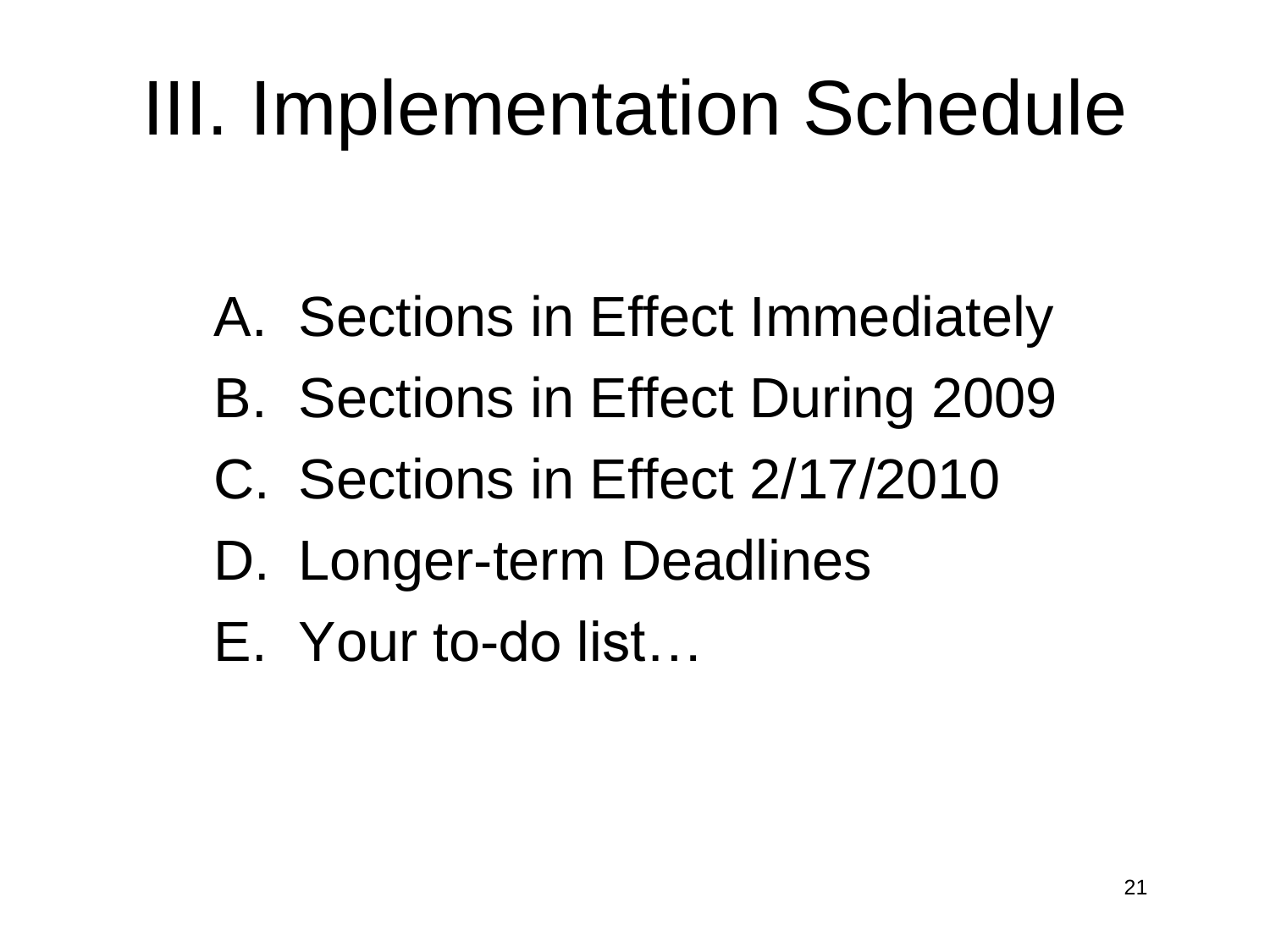# A. Sections in Effect Immediately

- Higher Penalties
	- \$100 \$50,000 per instance, for unintentional, unpreventable violations
	- \$1000 \$50,000 per instance, for reasonable cause but not willful neglect
	- \$10,000 \$50,000 per instance, for willful neglect that is corrected
	- At least \$50,000 per instance for willful neglect that is not corrected
	- Up to \$25K to \$1.5 million per year for all violations of the same type
- State Attorneys General may enforce HIPAA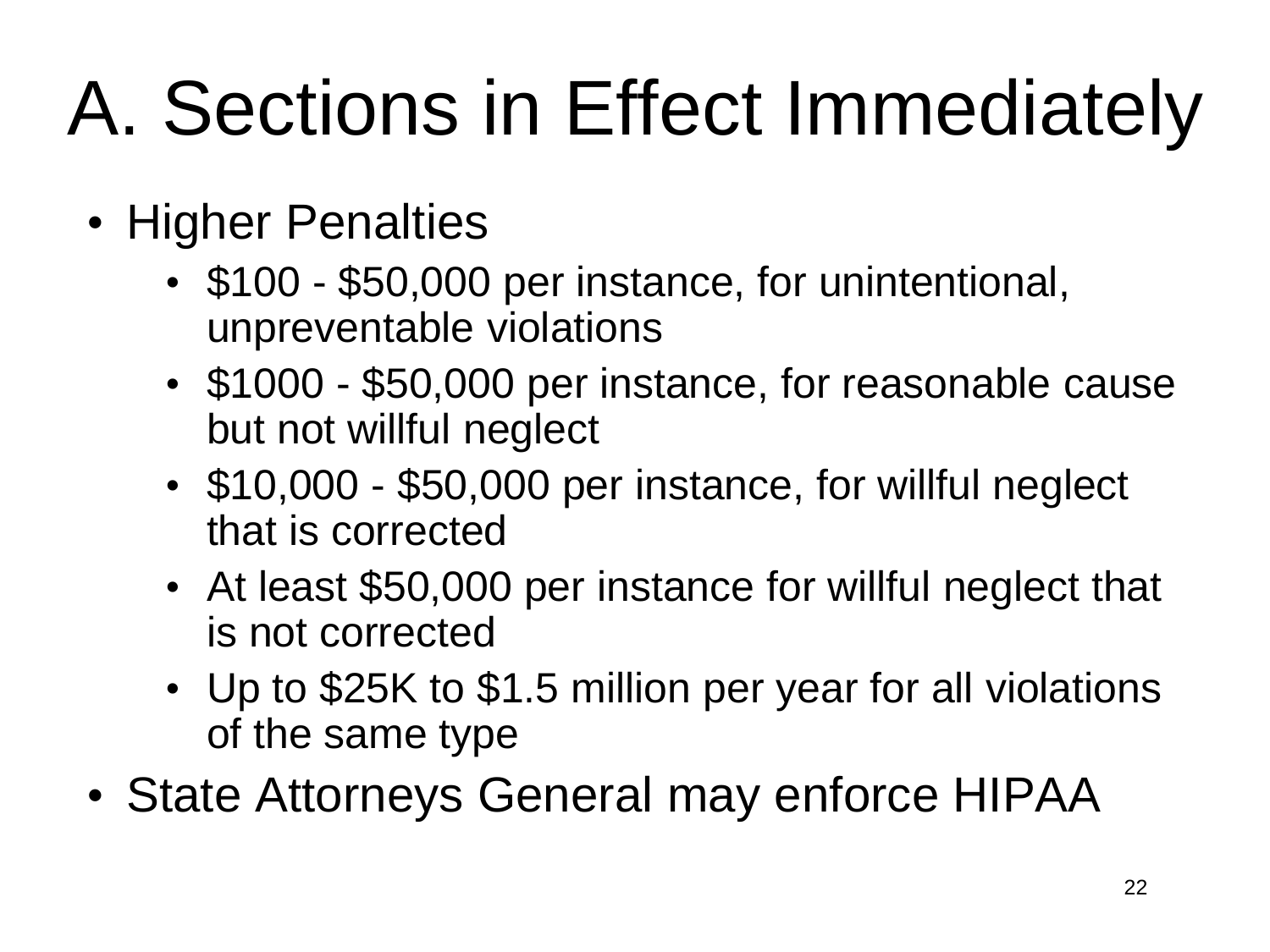# B. Sections in Effect During 2009

- Breach Notification
	- Interim final rule effective September 23, 2009
	- •Log all breaches beginning 9/23/2009, for report on 2009 due March 1, 2010
	- •Guidance issued by HHS April 17, 2009, available on the HHS Web site
	- •FTC regulation for PHR breach notification issued August 17, 2009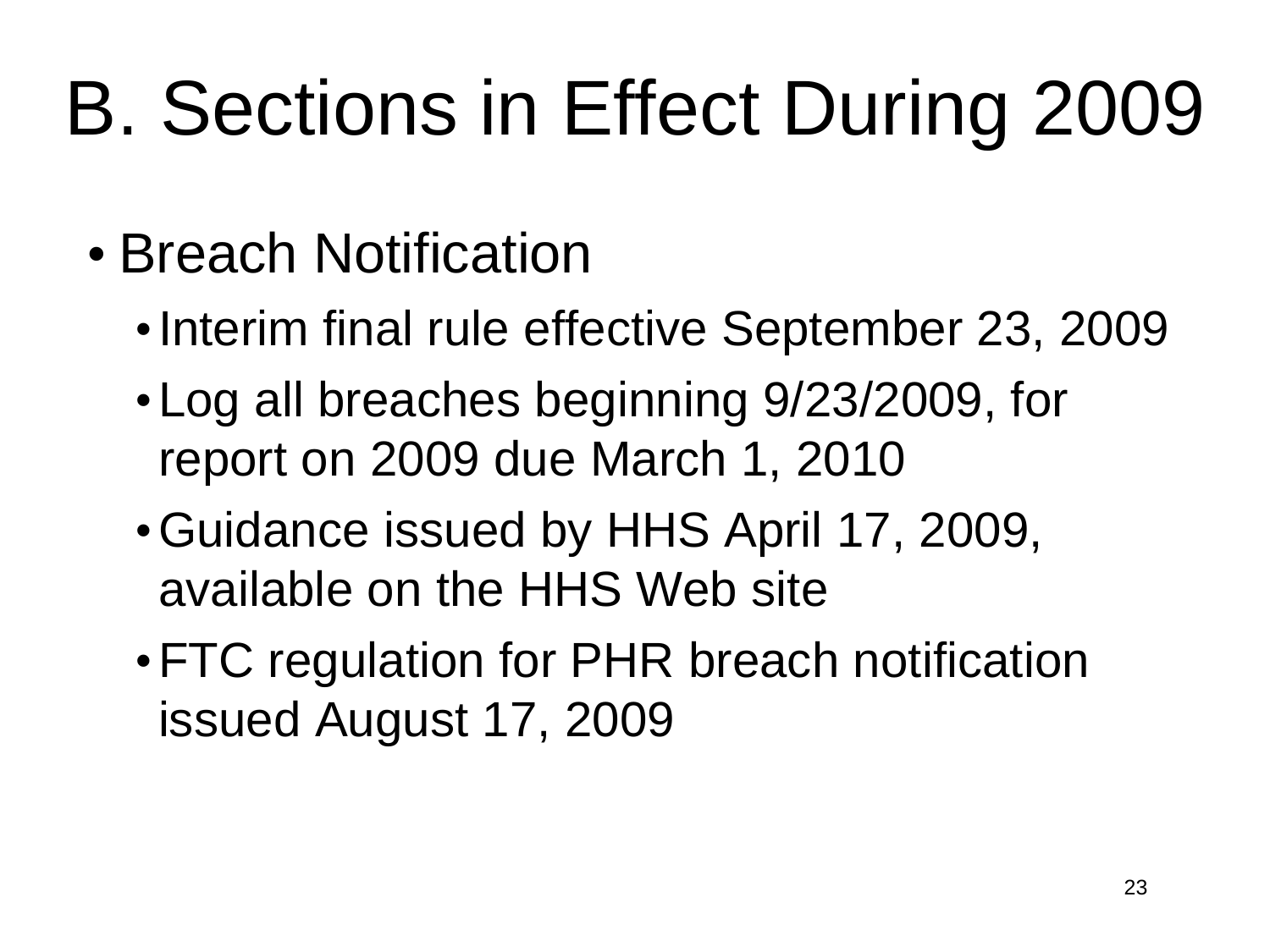# C. Sections in Effect 2/17/2010

- February 17, 2010
	- Business Associates covered by HIPAA
	- HIEs, RHIOs, etc. become BAs
	- Restriction of disclosure to insurers
	- Disclose only minimum necessary
	- Guidance on de-identification due
	- $\triangleright$  Providing copy of EHR in electronic format
	- Marketing limitations
	- Wrongful Disclosures penalties in effect
	- Audits of HIPAA compliance by HHS under way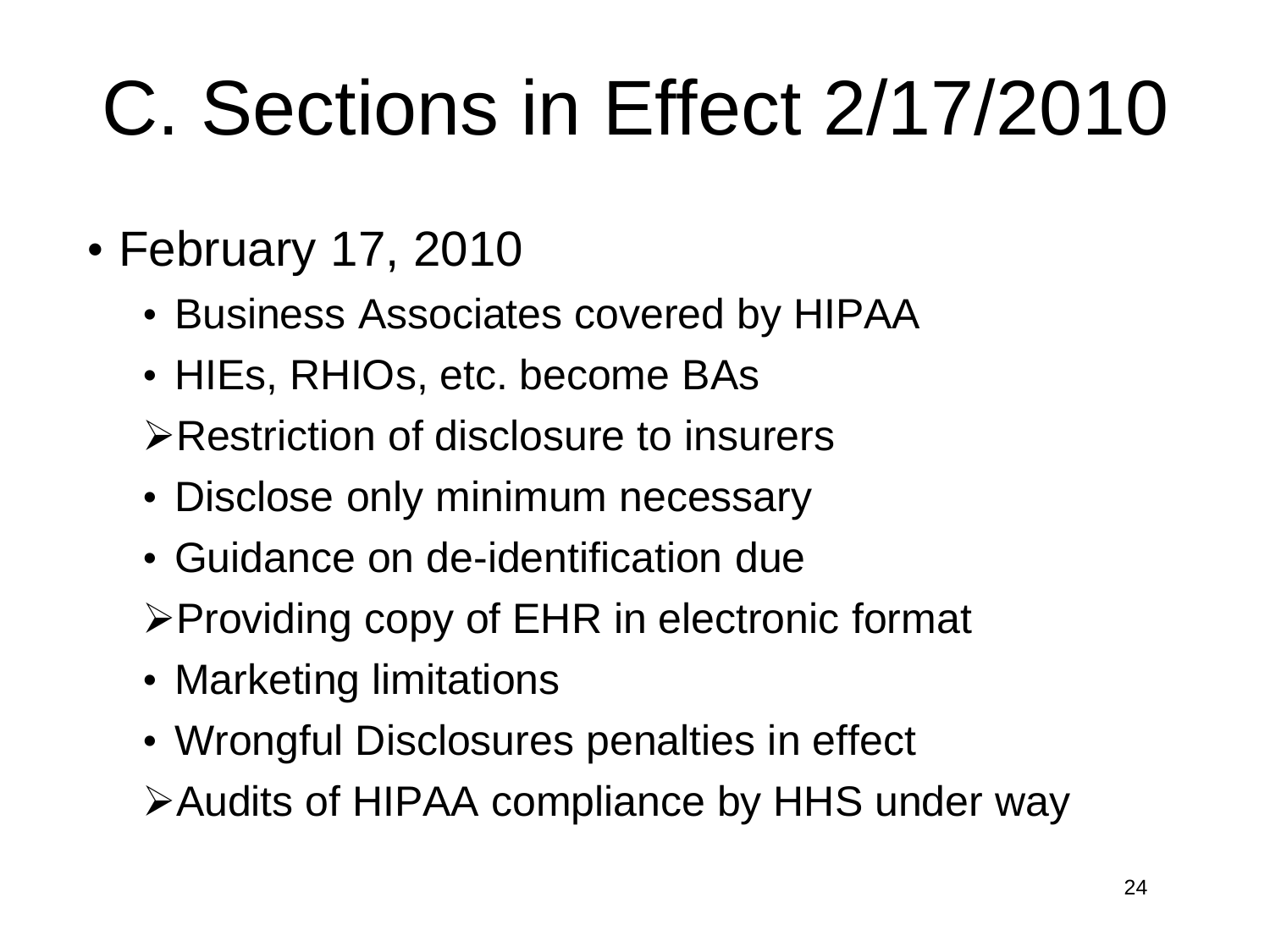# D. Longer-term Deadlines

- February 22, 2010: Breach rule enforceable
- March 1, 2010: 2009 Breach log due at HHS
- August 17, 2010
	- Regulations on sales of PHI due, eff. 6 months later
	- Regulations on Willful Neglect due, eff. 6 months later
	- Guidance on "minimum necessary" due
- January 1, 2011
	- If began using EHR *after* 1/1/09, must be able to provide accounting of disclosures *including* TPO
- January 1, 2014
	- If began using EHR *before* 1/1/09, must be able to provide accounting of disclosures *including* TPO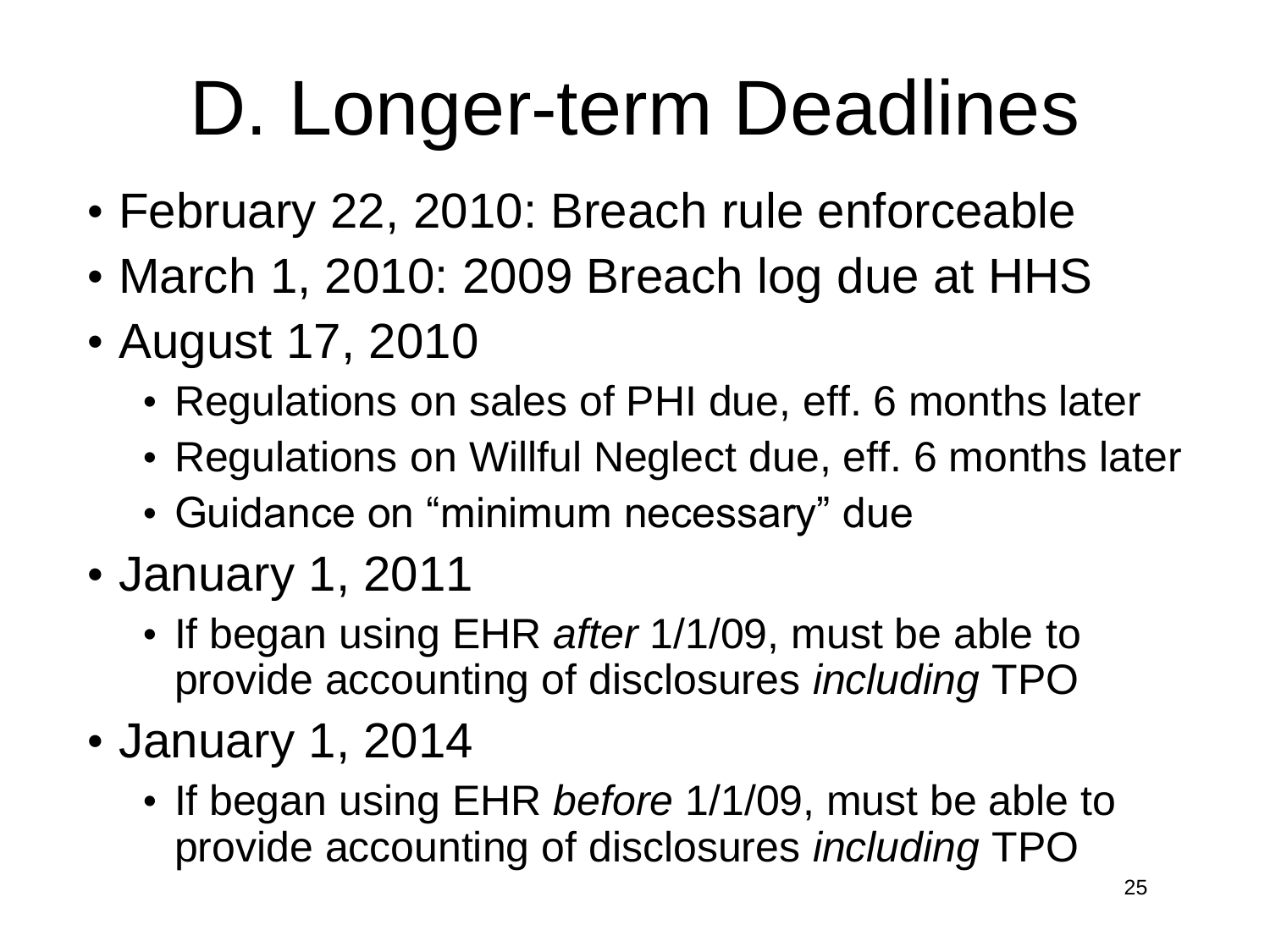### E. Your to-do list…

 $\checkmark$  Don't be in denial – willful neglect will cost you

- Establish good information security practices as required by the HIPAA Security Rule
- Start developing your breach notification policy and plans *now* – you should have this for state laws and the FTC Red Flags Rule as well – and start logging breaches *now*
- $\checkmark$ Be ready by February 2010 for:
	- $\checkmark$  restriction of disclosures to insurers
	- $\checkmark$  electronic copy of PHI from EHR
	- $\checkmark$  compliance with HIPAA Breach Notification Rule
	- $\checkmark$  increased HHS audits